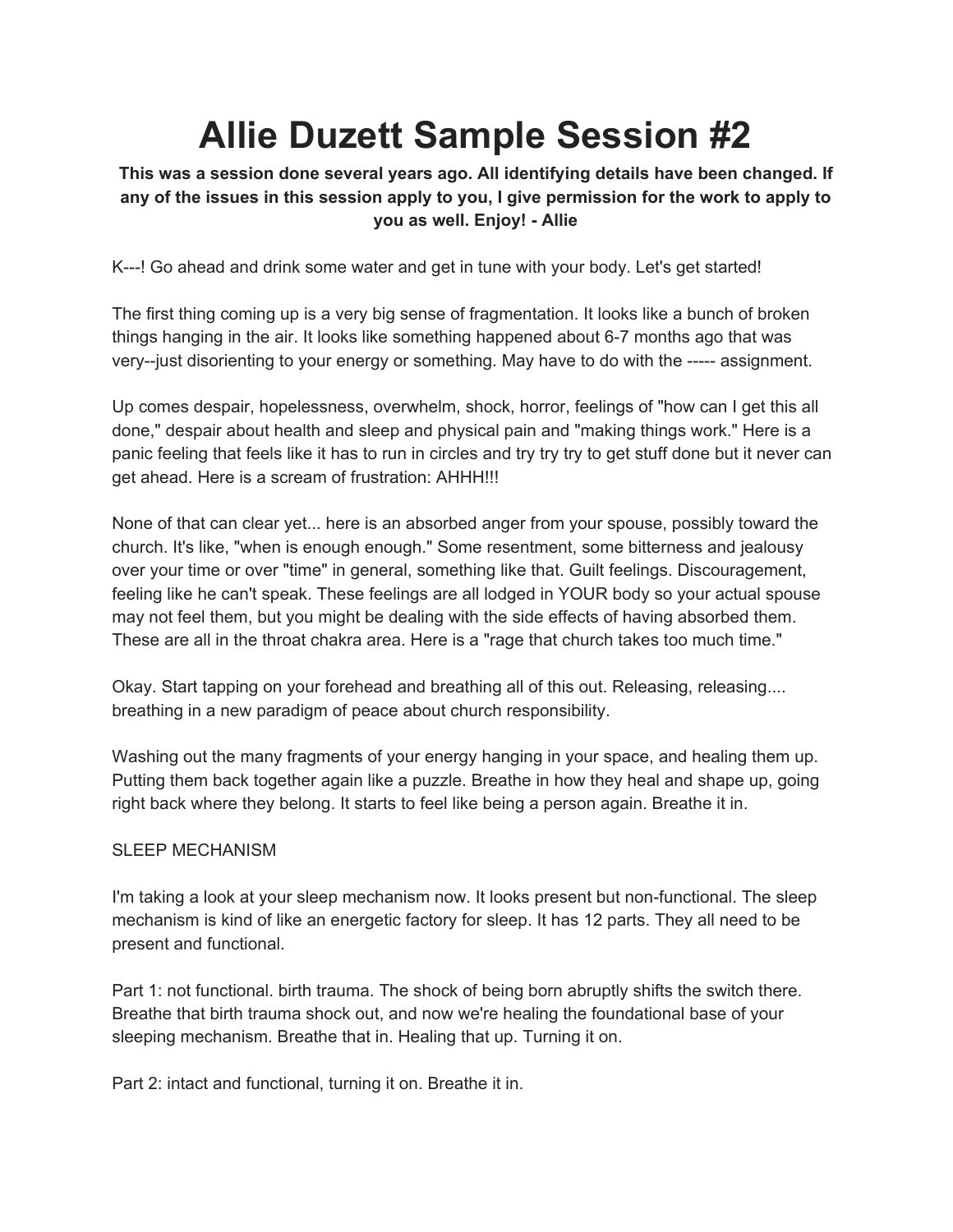Part 3: missing. Trauma, age 2. Looks like a devastating nightmare, afflicting parts 3-7. Evil spirit attack or something. An insertion of negative energy into your ability to sleep. Releasing that safely now, and washing that experience and its trauma out of your system. Imagine giving your 2yo self a healing bath that washes away her trauma from her nightmares. Snuggle her close and hold her and tell her it is okay. Breathe that in. I'm washing out all those pieces of the mechanism, making sure they are all functional and flowing the correct direction, and now reinstalling. Breathe it in.

### Part 8: looking good

Part 9: missing, along with 12, and for the same reason: a big unresolved sorrow relating to maybe a birth or a death or both together, maybe 4-5 years ago. It can clear now, breathe that out, and now healing those pieces and bringing them back and reinstalling.

#### Part 10: looking good

Part 11: a fear has cracked this one. Fear of sleep, fear of rest, guilt about resting, "there's no rest for the weary." Big false beliefs about sleep embedded into this part of the mechanism. "Sleeping is scary." "Sleeping makes me a worse person." "If I sleep I can't work." "Can't get things done while I sleep." "Sleeping is unproductive." "I am a failure if I get too much sleep." "Gotta get stuff done." Some of this is ancestral. It says none of it can clear now. I'm asking why not. Guilt, ancestral. Not having gotten enough done.

Go ahead and imagine your ancestors who are afflicted with these beliefs as well. Imagine them coming to you in a circle. Go ahead and just hear them out. Allow them to vent their self-frustrations. This may come in words or feelings, or it might not, and you can just imagine that it is happening and that is good enough. Breathe for them. Release those feelings for them. Imagine how they let go of those feelings of not being enough, not getting enough done. Help them breathe out their feelings of guilt. They don't need to carry that anymore and neither do you!

Breathe in a new paradigm: "I have the perfect amount of time. Whatever I accomplish in my time is exactly right for me. I have no need of self-punishment when it comes to how I use my time. I know it is safe for me to feel like there is enough time for me." Breathe it in.

Breathe in some major shifts to that Part 11--see if you can feel it, it's like gears that suddenly match up and can move the way they're supposed to. It should feel like a slight sense of relief or a breath of fresh air. Breathe it in!

Downloading a new understanding of how the sleep mechanism works, and how all the pieces fit together. Getting them all realigned and now threading them together.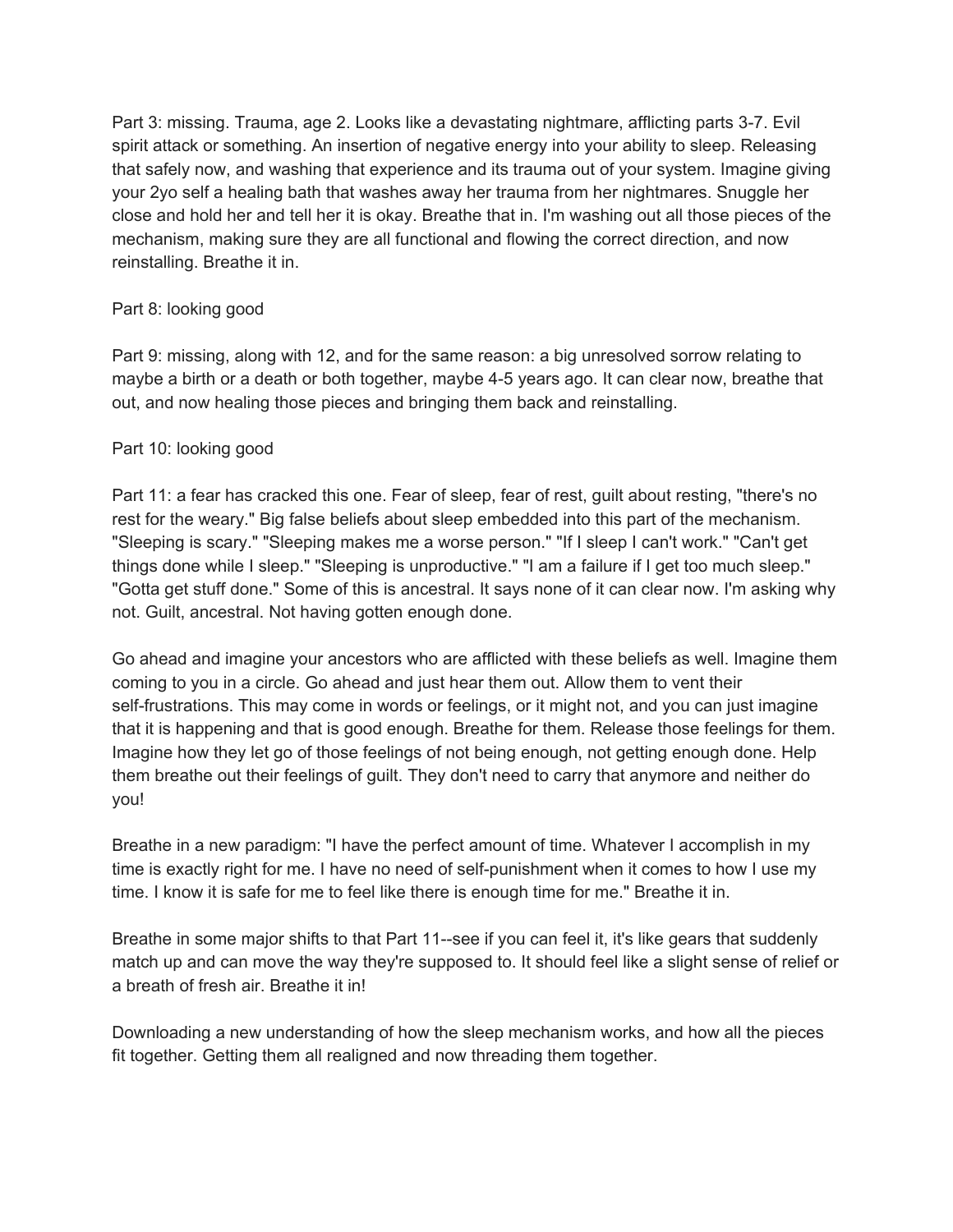You can imagine a factory in your lungs, this sleep mechanism. Imagine it extending from the bottom of your lungs and then having little towers that go up to your nose and mouth. As you breathe in at night, you breathe in the energy of sleep and breathe out the energies of stress and the day.

As you imagine this factory, imagine writing a new set of instructions for it. What time do you get tired for sleep? How long do you sleep for? How do you fall asleep after you wake up? Make up a list of how you want things to run in this sleep factory. I like to have it so my factory is programmed to help me fall asleep within 10 minutes of my head hitting the pillow, after I've brushed my teeth and said my prayers and done my bedtime routine, etc. What conditions would you like your factory to follow?

Establish what conditions you want followed and maybe write them down--after they are written down, imagine sitting down with your factory and handing over the new instruction manual. Imagine this instruction manual being integrated into the whole factory. Imagine the factory's joy at being able to work with you to heal this situation and help you sleep better. It's so excited! Breathe it in.

It's so excited--but also calm and focused and ready to get to work. It knows you need better sleep.

Breathe in a divine perspective on how much sleep you need, and how for your personal body to fall asleep, how to stay asleep, how to process and use the sleep that you get, how to have functional REM cycles that keep you feeling refreshed when you wake up. Breathe that all in.

Okay, that may take a few days to go through--I recommend rereading this and doing that sleep factory manual exercise a few times over the next few days and just notice what is different about your sleep.

#### BACK PAIN

Looking at the back quickly. I'm seeing one major distortion to start. A knife in the back. Self-placed. "Self-punishment." Guilt. Fear that if you don't punish yourself adequately, someone else or God will punish you way worse. "If I punish myself for my sins, no one else has the right to."

This is based in a false belief. It is not your job to punish yourself, it is your job to forgive all men, including yourself. There is a big rejection of that concept. "I CANNOT FORGIVE MYSELF." Fear of self-forgiveness. "People who forgive themselves make the same mistakes over and over. They never get better. If I forgive myself I am as bad as them. I will never improve myself. Punishing myself over and over is the safest way to make sure I never forget my own imperfections." Fear comes up again... fear of other people's and God's punishments...